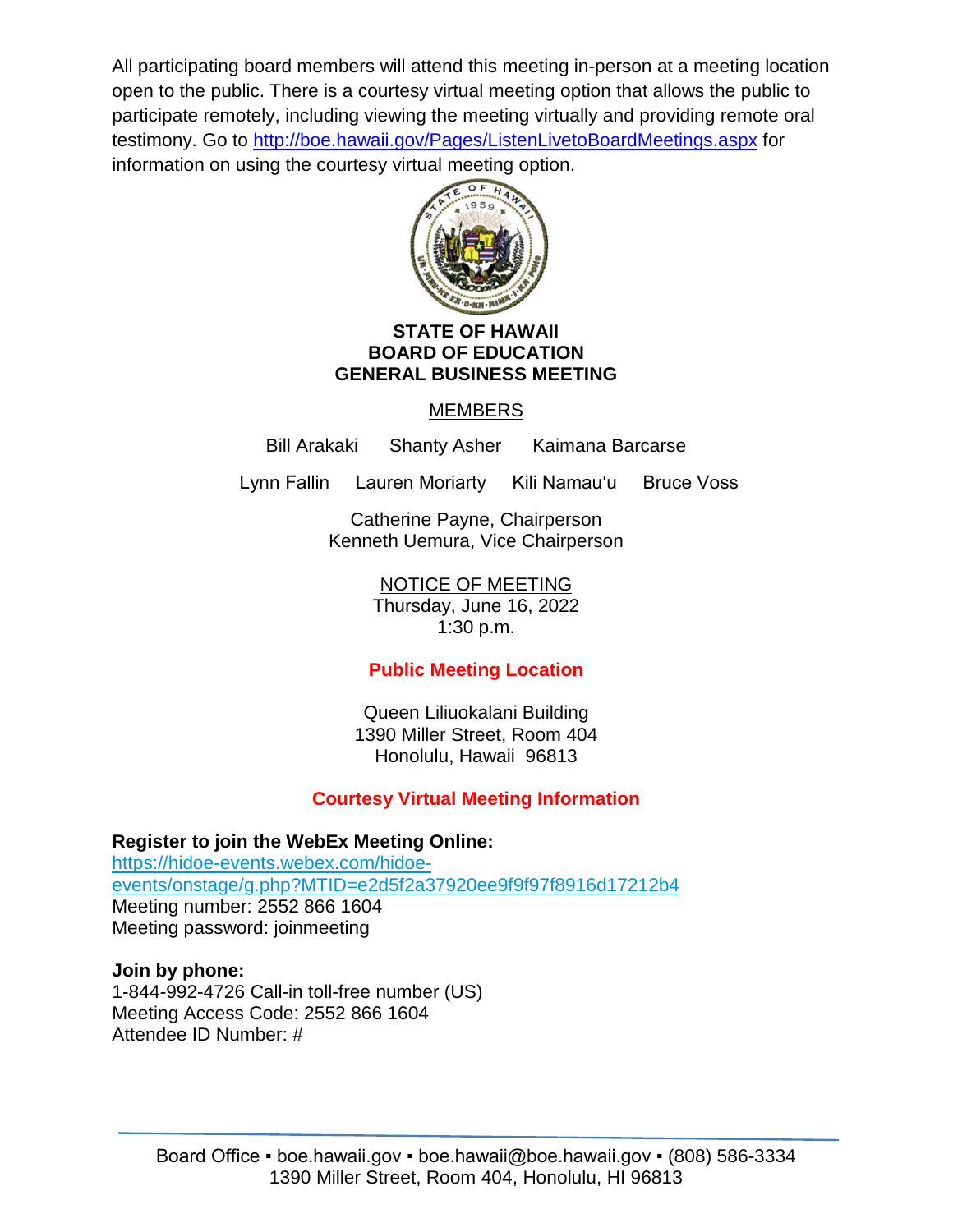## AGENDA

## **I. Call to Order**

#### **II. \*Public Testimony on Board of Education ("Board") Agenda Items**

- **III. Executive Session** *This portion of the meeting is a closed meeting under Section 92-4 and Section 92-5(a)(4), Hawaii Revised Statutes.* 
	- **A.** Deliberation concerning the authority of Board of Education ("Board") Member authorized to represent the Board in supplemental bargaining with the Hawaii State Teachers Association (Bargaining Unit 5) and consultation with the Board's attorney on questions and issues pertaining to the Board's powers, duties, privileges, immunities, and liabilities concerning supplemental bargaining

#### **IV. Reports of Board Committees, Board Members, and Superintendent**

- **A.** Human Resource Committee Report on: **(1)** Committee Action on recommendation concerning authority of Board Member authorized to represent the Board in supplemental bargaining with the Hawaii State Teachers Association (Bargaining Unit 5) to negotiate in accordance with Board Member advice
- **B.** Board Member Report on events attended: **(1)** A Gathering to Discuss a 25 year investment in Hawaii's Next Generation
- **C.** Superintendent's Report: Update on Class of 2022 Graduations, career and technical education summer internships, summer learning opportunities, Seamless Summer Option Meal Program, COVID-19 Health and Safety Guidance for Summer, and Mental Health Acceptance Month

#### **V. Action Items**

- **A.** Board Action on Human Resources Committee recommendation concerning authority of Board Member authorized to represent the Board in supplemental bargaining with the Hawaii State Teachers Association (Bargaining Unit 5) to negotiate in accordance with Board Member advice
- **B.** Board Action on Board Strategic Plan Data Categories

## **VI. Discussion Items**

**A.** Presentation on general business meeting schedule for 2022-2023 School Year

#### **VII. Late Public Testimony on Board Agenda Items**

*NOTE: Anyone who missed the opportunity to testify before the relevant agenda item will be allowed to testify at the end of the meeting.*